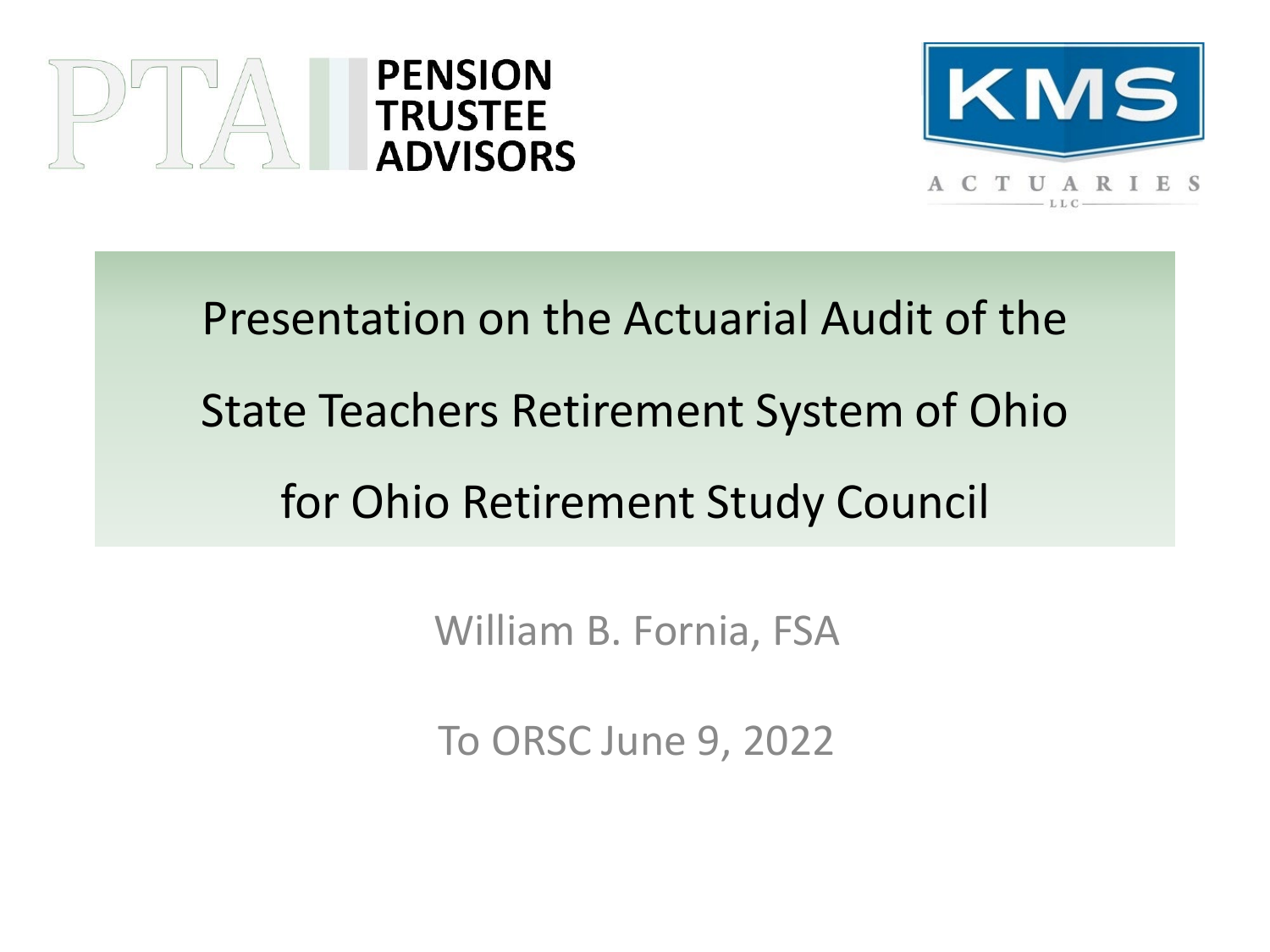# Agenda

- Major Findings of Actuarial Review
- Actuarial Assumptions
	- Demographic
	- Economic
	- Healthcare
- Actuarial Methods
- Actuarial Liability
- Healthcare Review
- Audit Conclusions



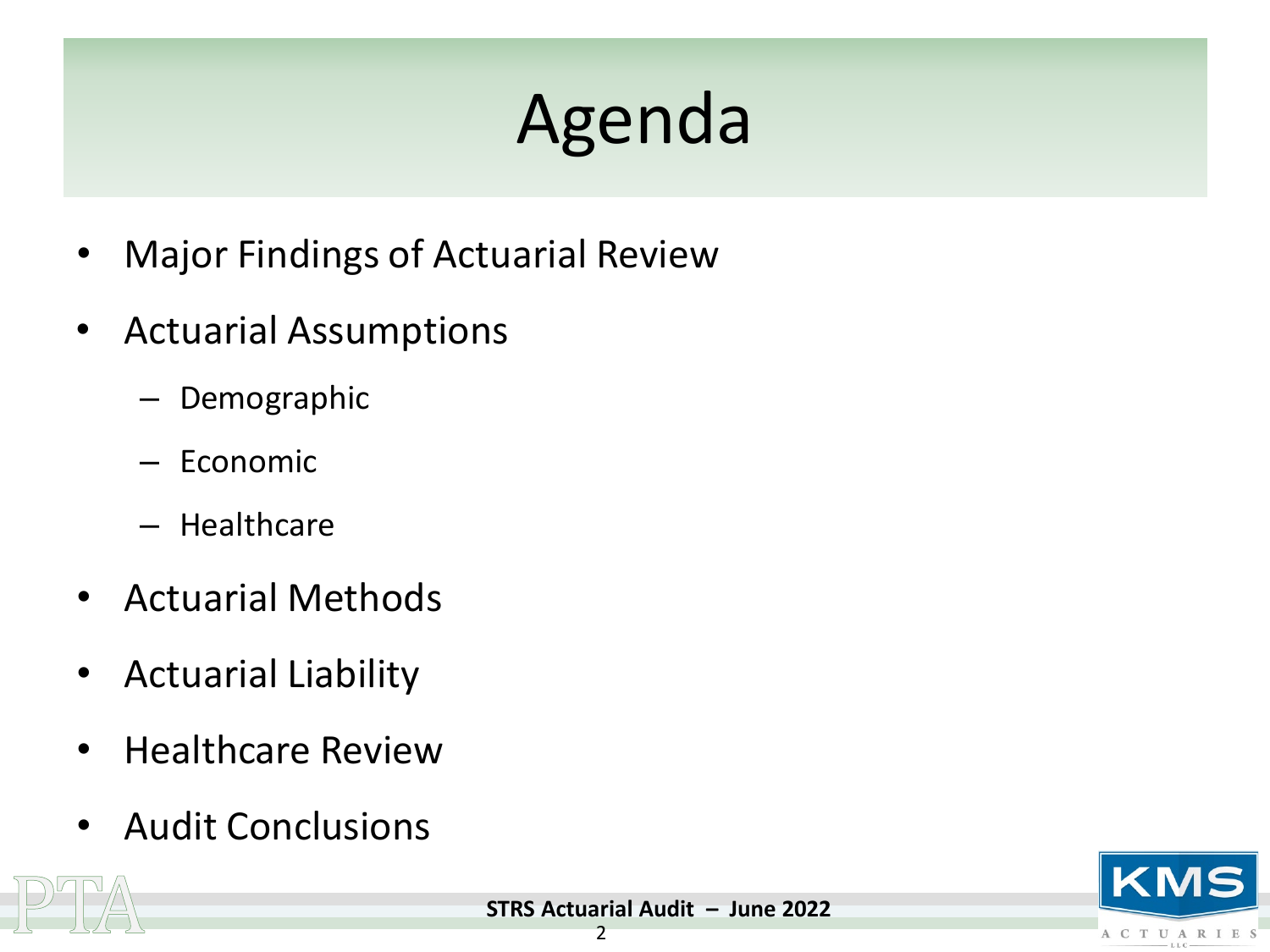# Major Findings

- We believe the numbers are correct
	- Our calculations match Cheiron calculations
	- Although the STRS benefit structure is very complex, the Cheiron calculations captured key provisions accurately
- Improved transparency in the Cheiron reporting is desirable
	- Development of assumptions
	- Disclosure of calculations
- Actuarial Assumptions are reasonable, and have been somewhat revised based on results of recent experience study
	- Review of new assumptions not included in scope of this audit
	- However, brief review indicates no items of concern



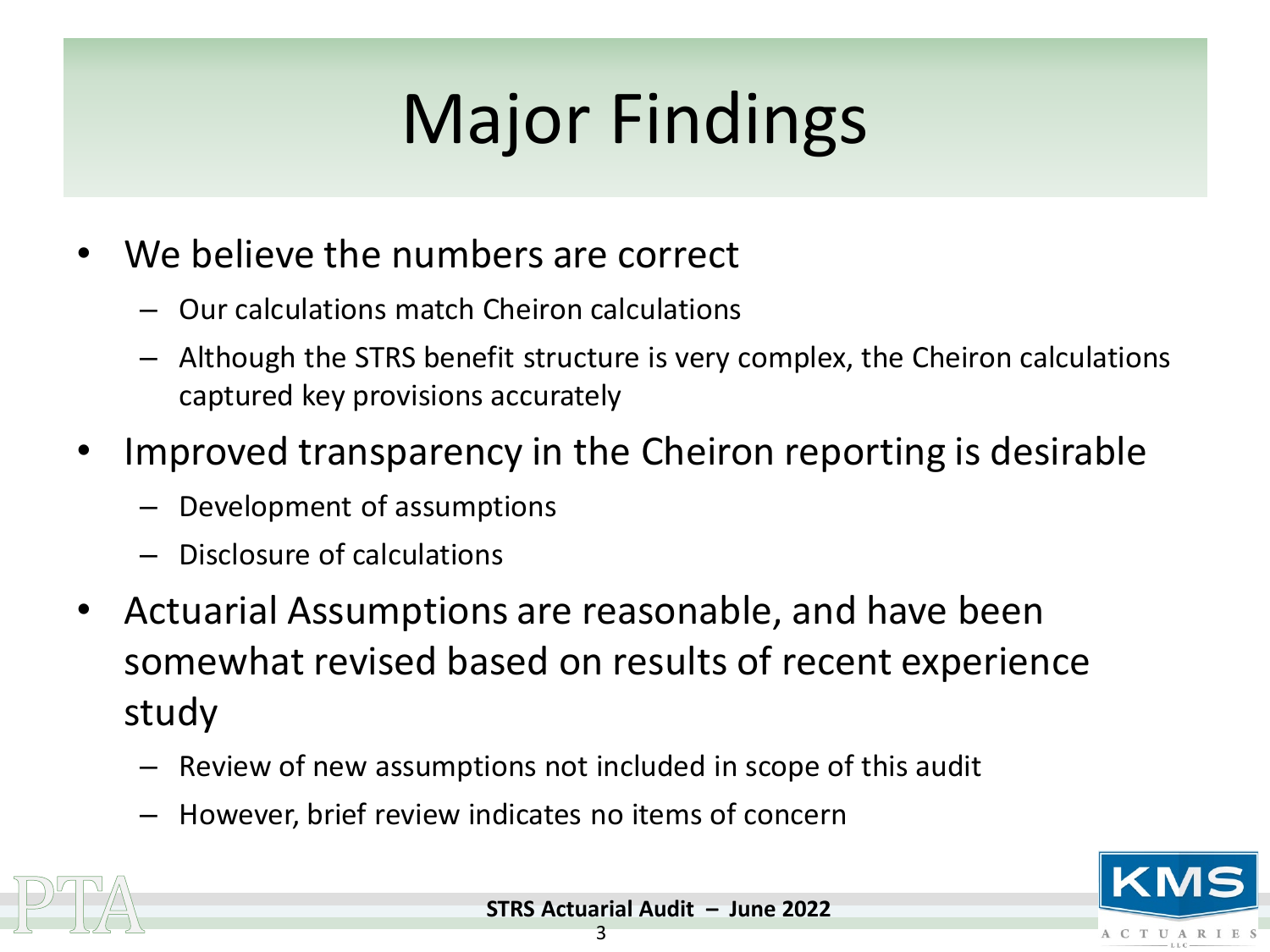#### Findings of Actuarial Review - Summary

| <b>Actuarial Assumptions</b><br>$\rightarrow$ Reasonable and consistent<br>$\rightarrow$ Some minor concerns                            | <b>Actuarial Methods</b><br>$\rightarrow$ Reasonable and consistent<br>$\rightarrow$ Some minor concerns with<br>disclosure                                                             |
|-----------------------------------------------------------------------------------------------------------------------------------------|-----------------------------------------------------------------------------------------------------------------------------------------------------------------------------------------|
| <b>Actuarial Valuation Replication</b><br>$\rightarrow$ Close match (0.7% on total liability)<br>Reasonable, consistent and<br>accurate | <b>Actuarial Process</b><br>$\rightarrow$ Unable to precisely verify<br>detailed calculations<br>$\rightarrow$ But overall close replication<br>match suggests confidence in<br>numbers |



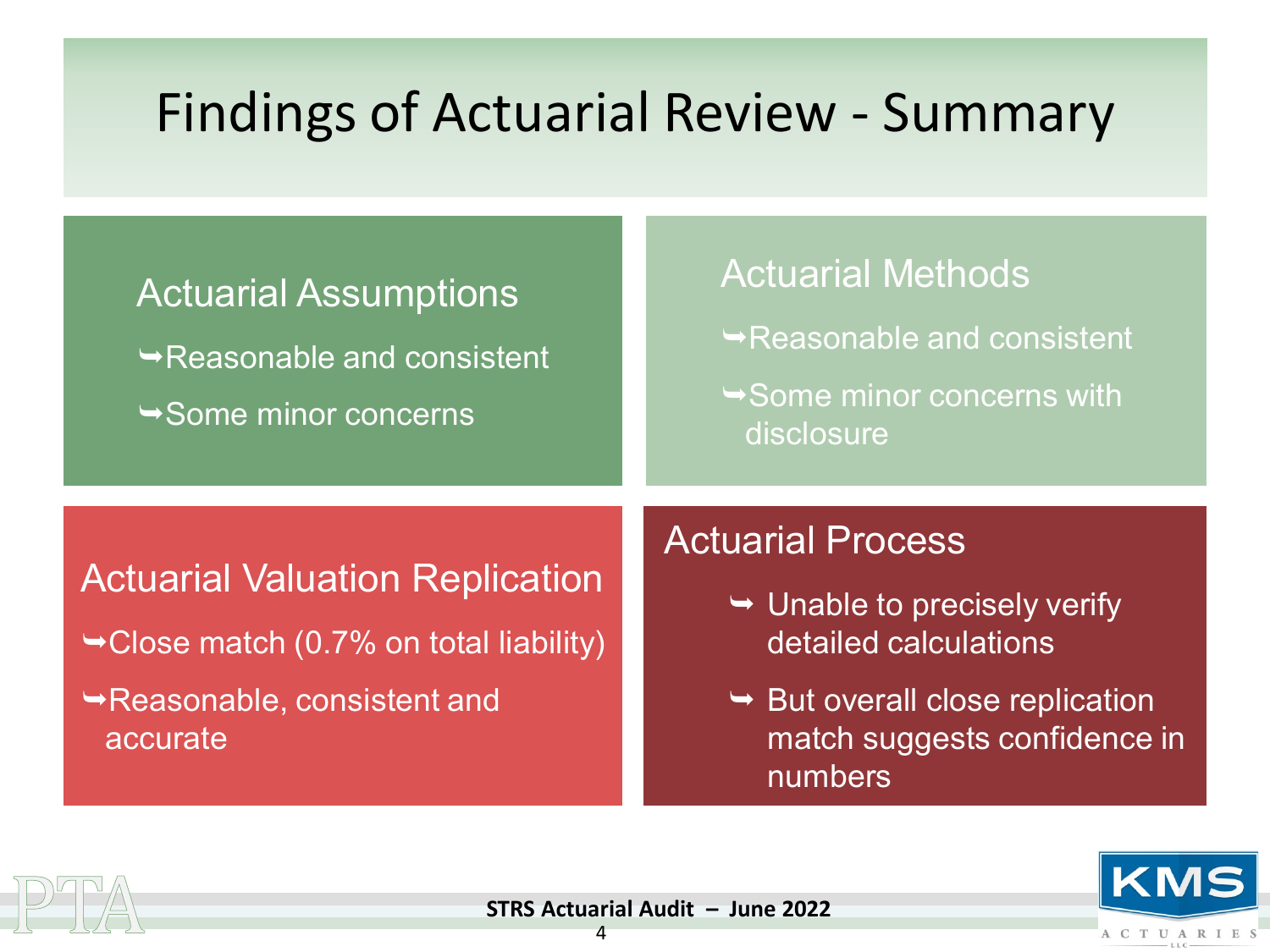#### Demographic Assumptions





**STRS Actuarial Audit – June 2022**

KMS

ACTUARIES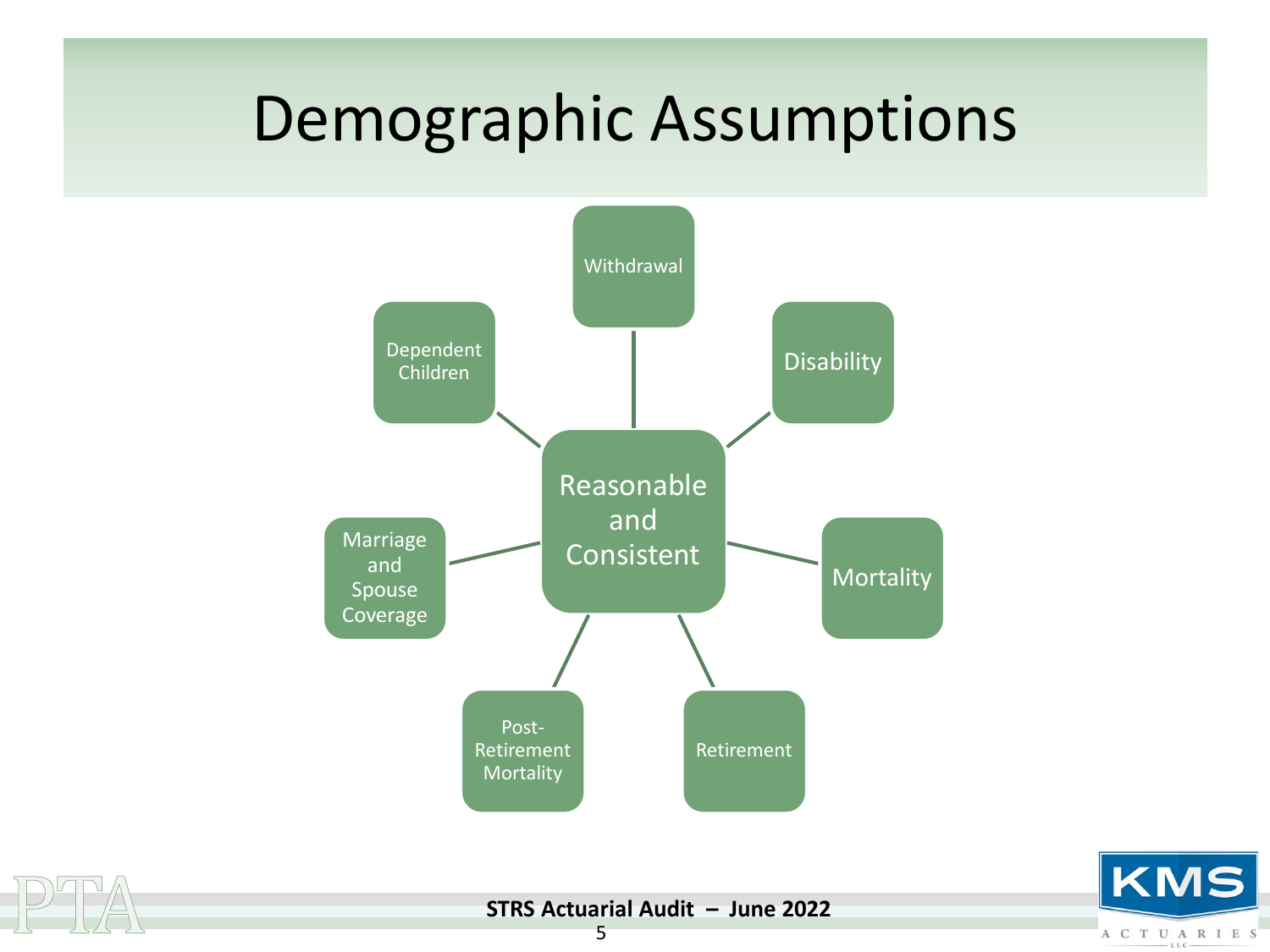#### Economic Assumptions





**STRS Actuarial Audit – June 2022**

KMS

ACTUARIES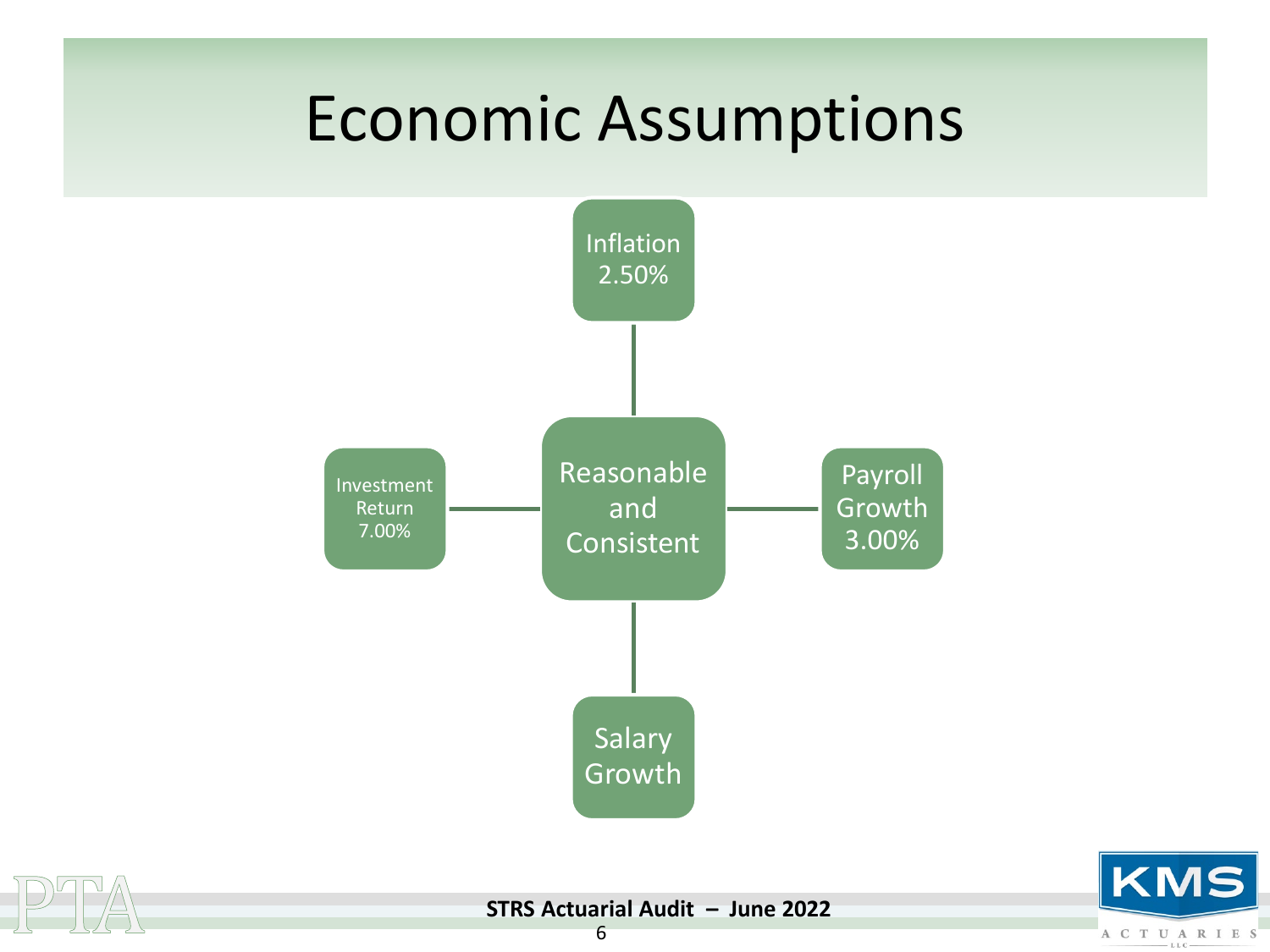#### Economic Assumptions

- Investment Return Rate of 7.00%
	- Among the lowest of other systems (range is 6.90%-7.50%)
	- Consistent with current NASRA average of 6.99%
- Inflation Rate of 2.50%
	- Consistent with peers (median is 2.50%)
- Payroll Growth of 3.00%
	- Real wage inflation of 0.50% plus 2.50% inflation
- Salary Growth Rate
	- Reasonable, experience study analyzed inflation-adjusted salary growth appropriately
- Cost Of Living Allowance None Assumed



**STRS Actuarial Audit – June 2022**

#### 7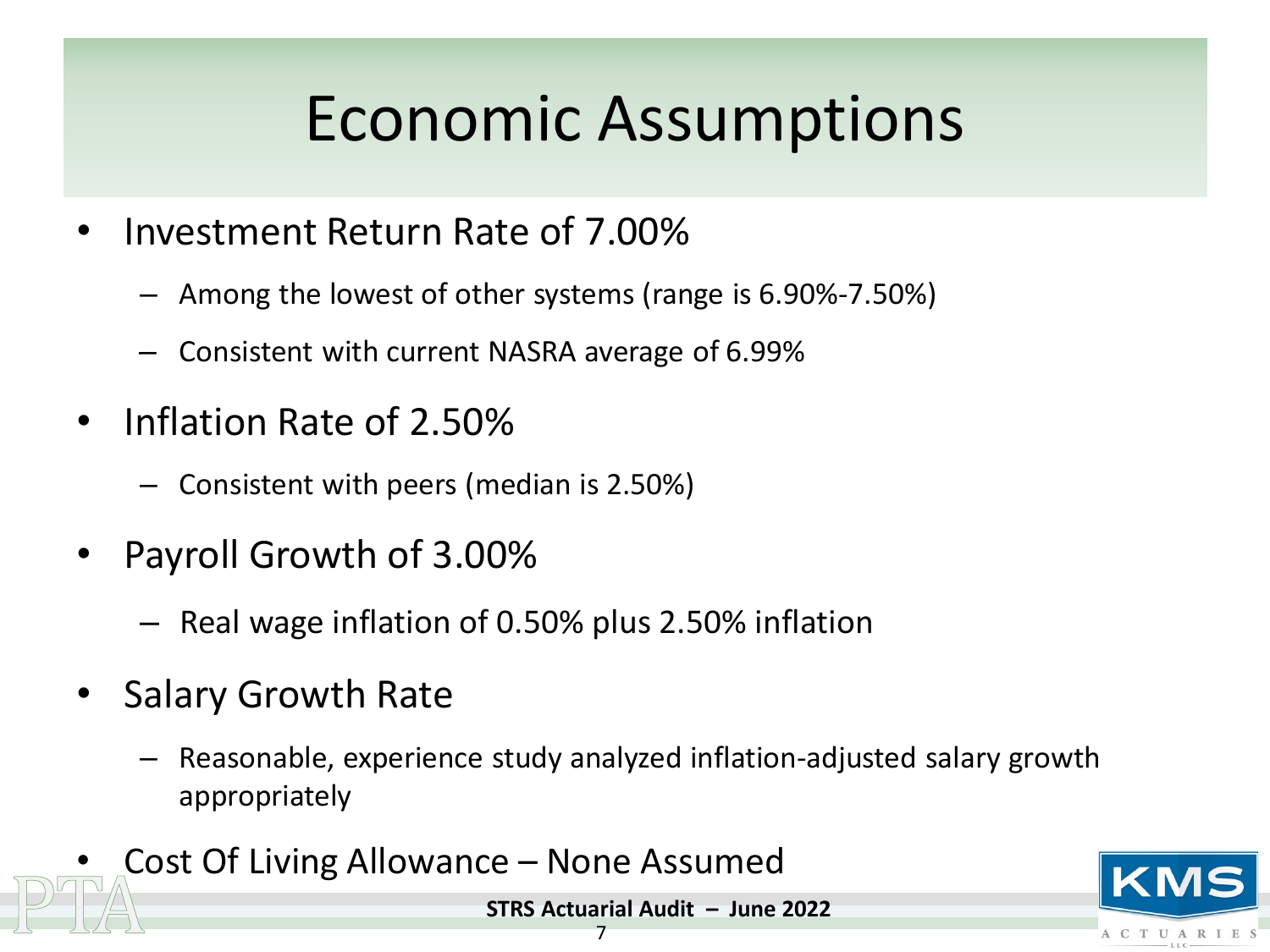#### Healthcare Assumptions





**STRS Actuarial Audit – June 2022**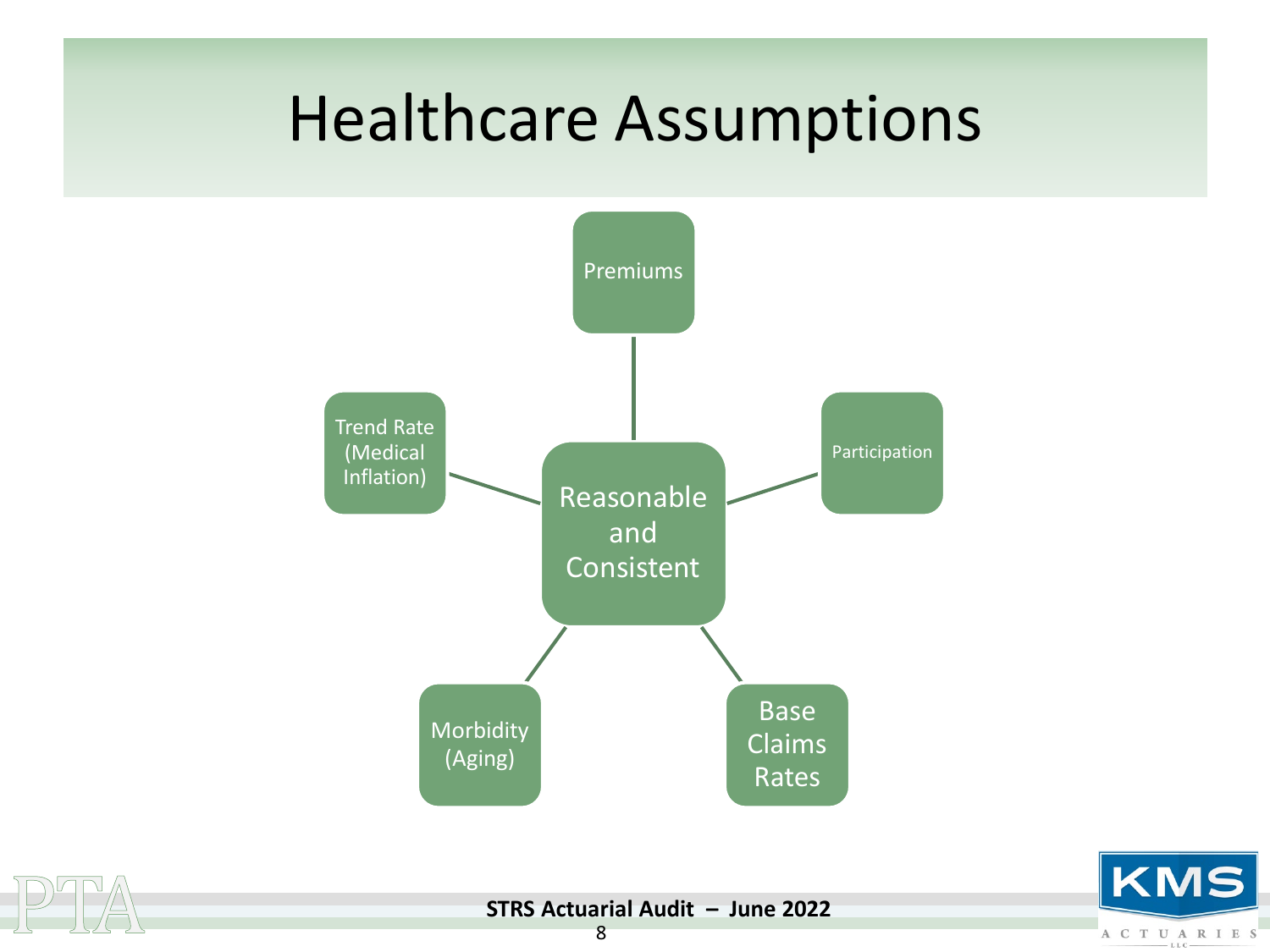#### Actuarial Methods



KMS

ACTUARIES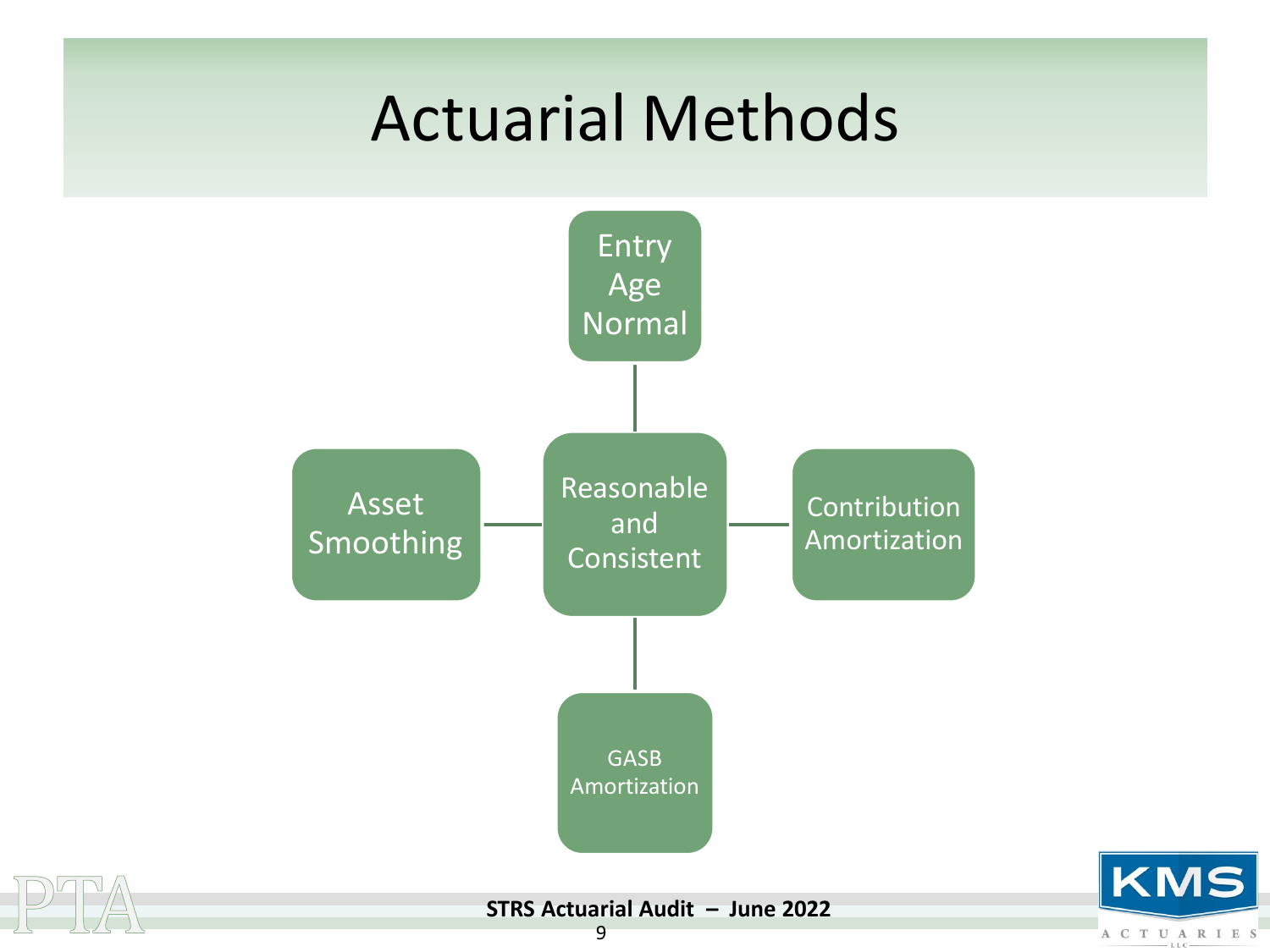### Amortization Methods

- For determination of contribution requirements
	- Based on increasing payroll (3.00% of total payroll)
		- 3.00% payroll growth reasonable in aggregate for a stable population
		- Consider reviewing payroll growth assumption given declining active population over the last 5 years
	- Amortization period is 14 years as of June 30, 2021
		- Down from 30 years as of June 30, 2014
		- Closed period approach more conservative than open period approach



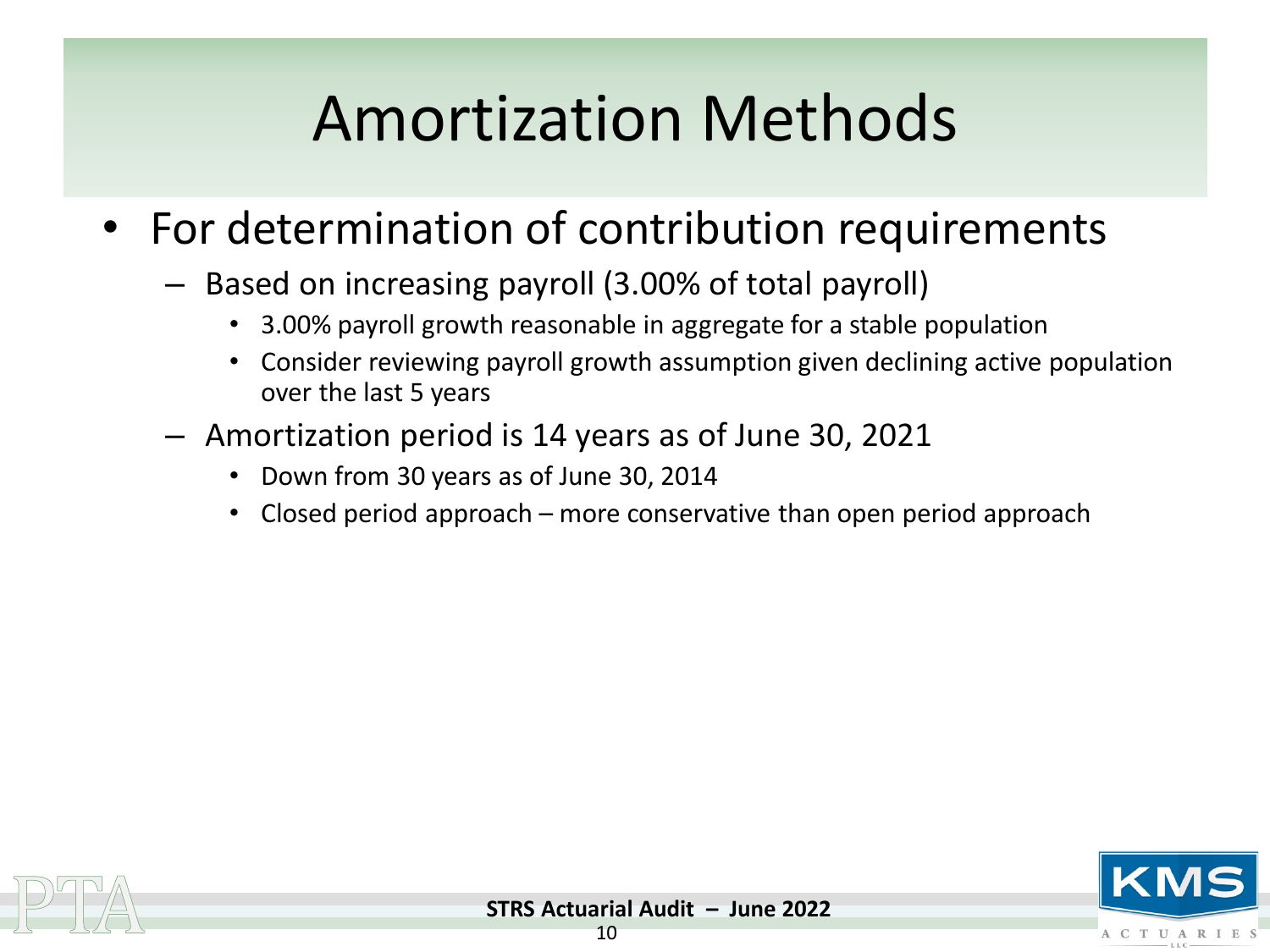### Actuarial Valuation Replication

- Data used by Cheiron matches data provided by STRS
- Reasonable match
- Actuarial liabilities match within 0.7% in total
- Thorough, complete work by Cheiron



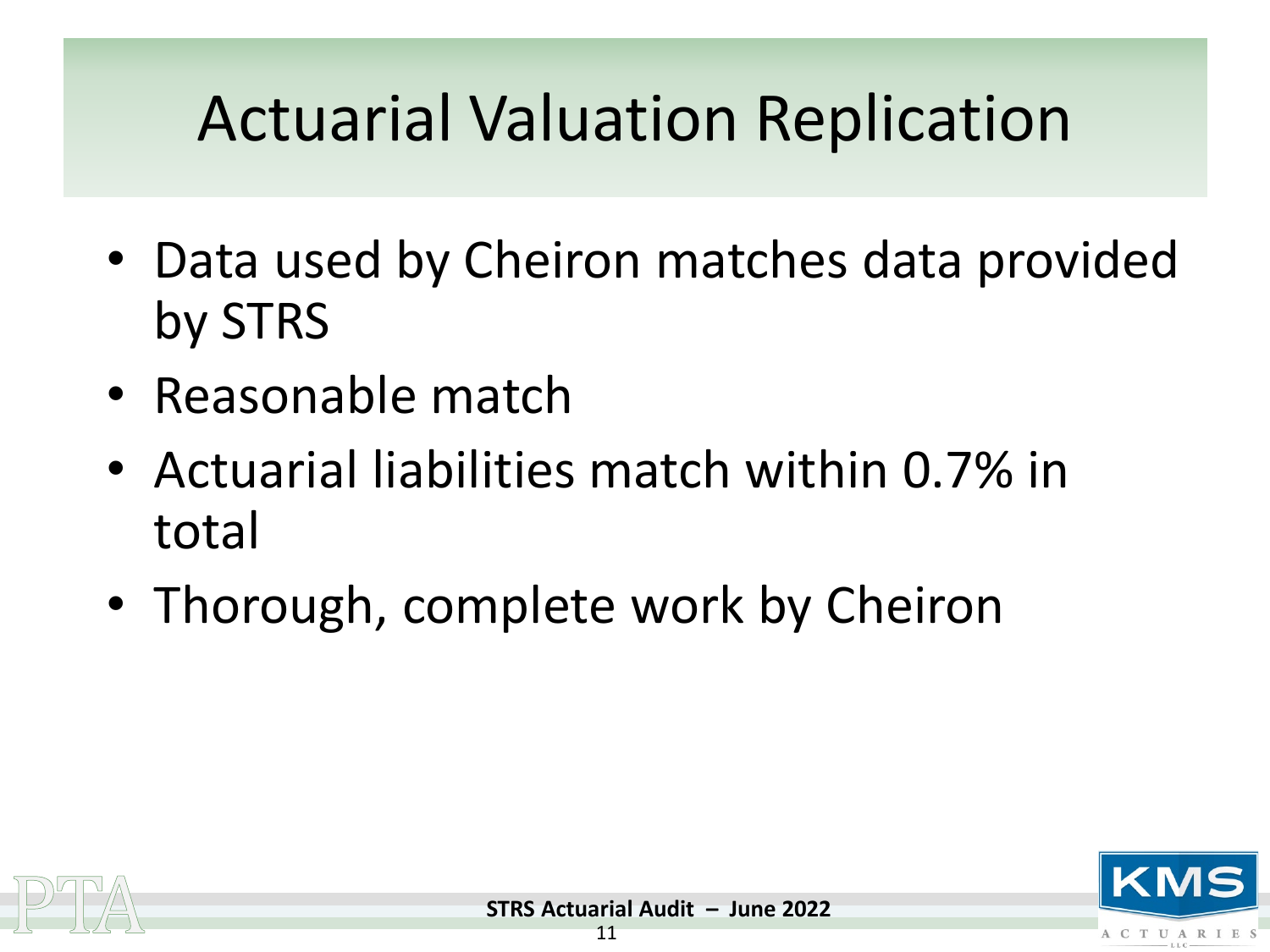#### Actuarial Liability





**STRS Actuarial Audit – June 2022**

A C T U A R I E S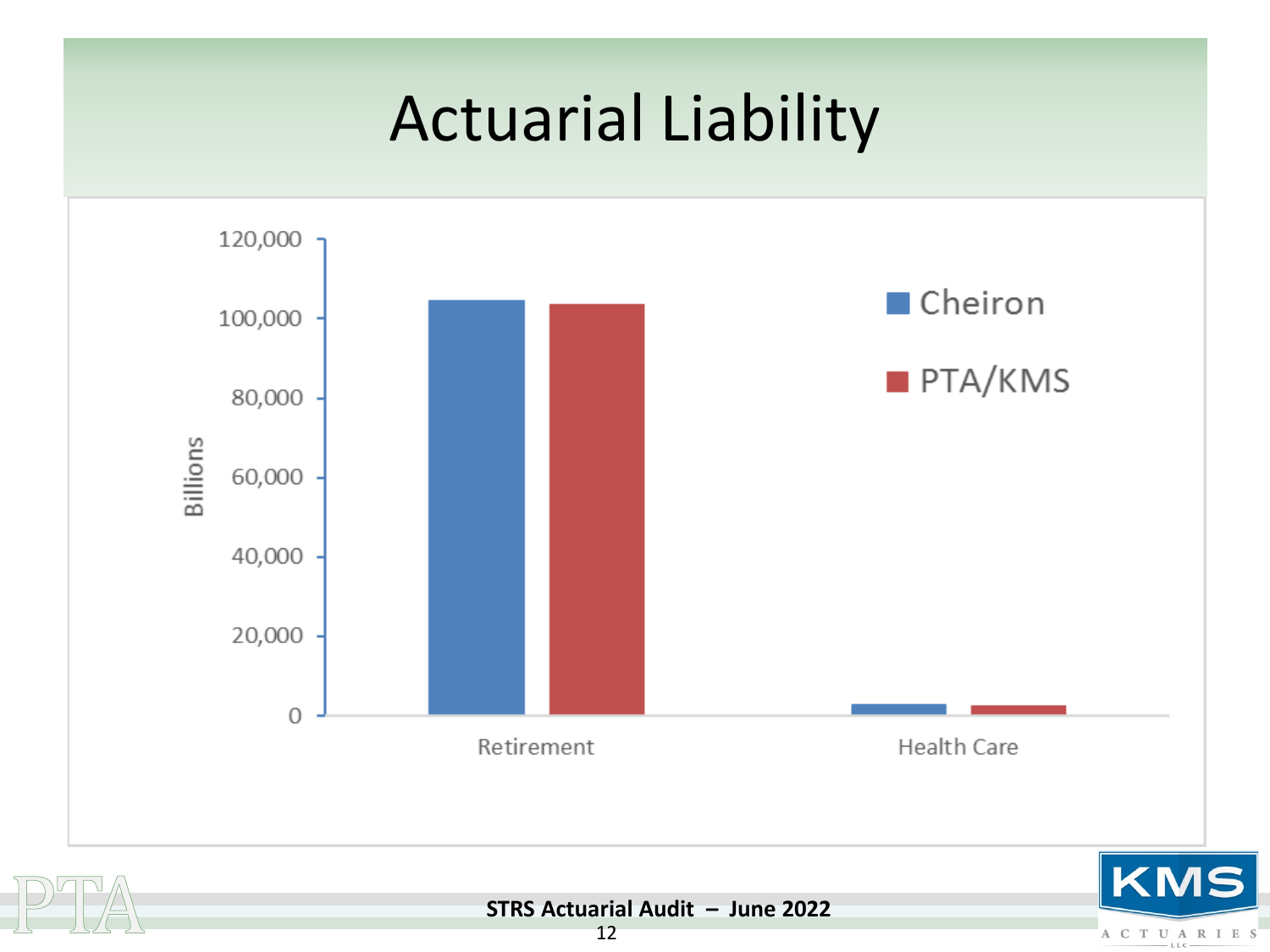#### Health Care Review

- Assumed 2021 monthly rates are reasonable
- Age-adjusted rates reflect reasonable morbidity by age, are consistent with monthly rates and are reasonable



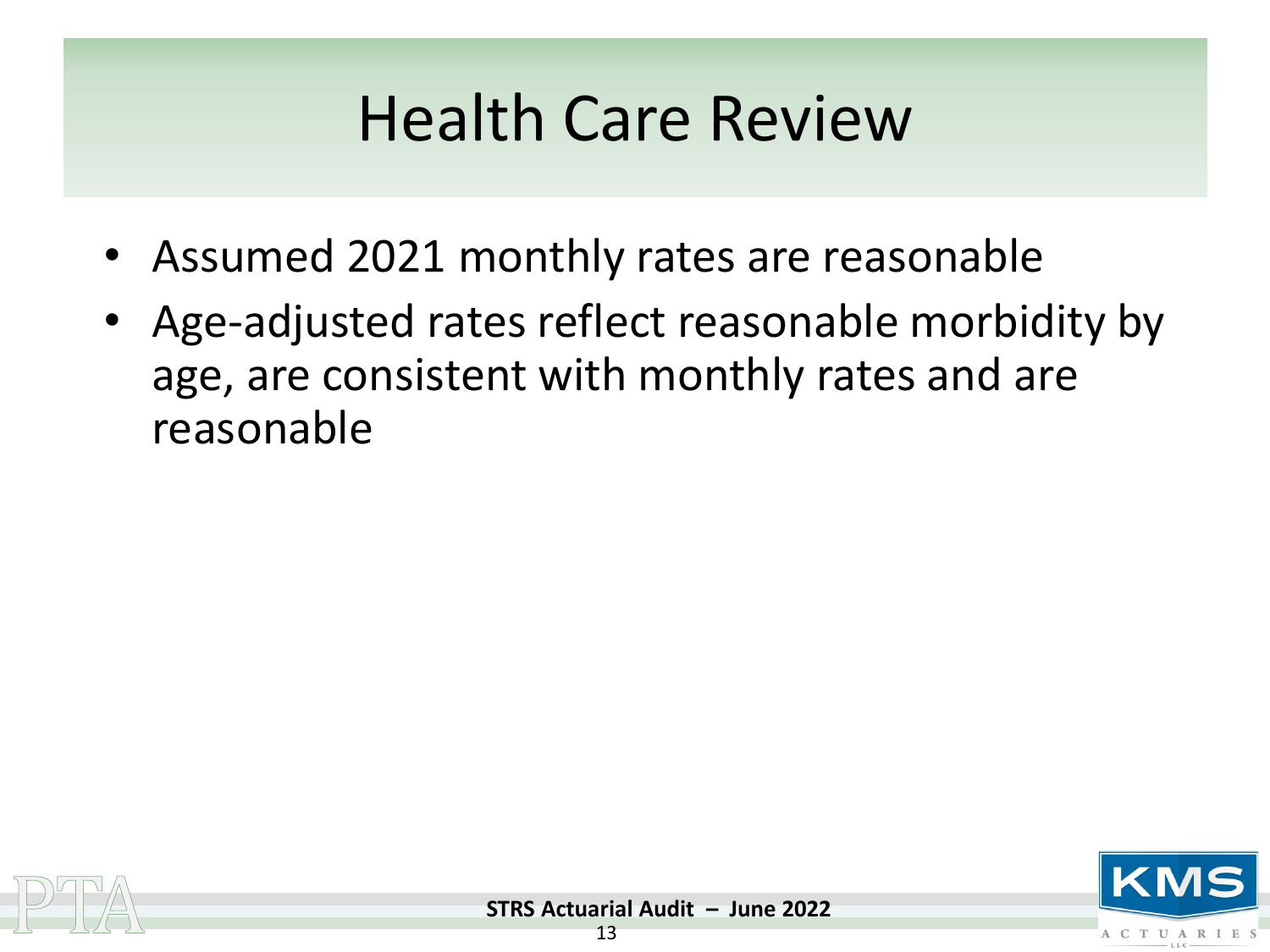## Audit Conclusions

- Reasonable match in valuation replication
- Assumptions, Methods and Factors
	- Reasonable
	- Consistent
	- Accurate
- Health care rates are reasonable
- Cheiron reports are complete
- Recommendations
	- Provide next auditor with transparent calculations
	- Correct minor issues mentioned in audit report



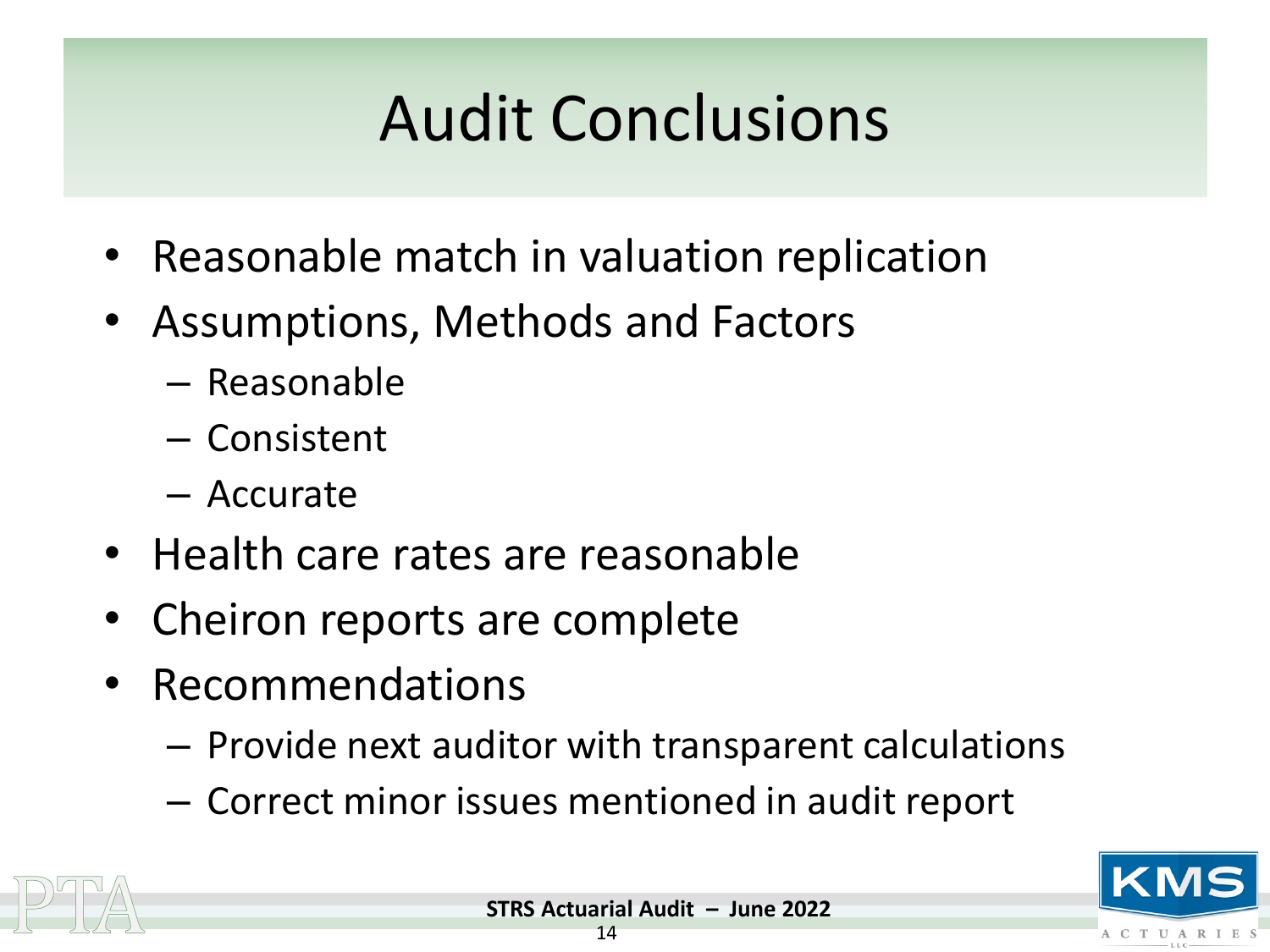#### Minor Concerns and Areas for Improvement

- Clarify grandfathered retirement rates
- Address minor concerns with application of assumptions in health care report, including retirement rates, subsidies, and trend rates
- Provide more robust disclosures regarding the Combined Plan benefits in the pension report
- ORSC and STRS may wish to consider timing of changes in actuarial assumptions with timing of actuarial audit



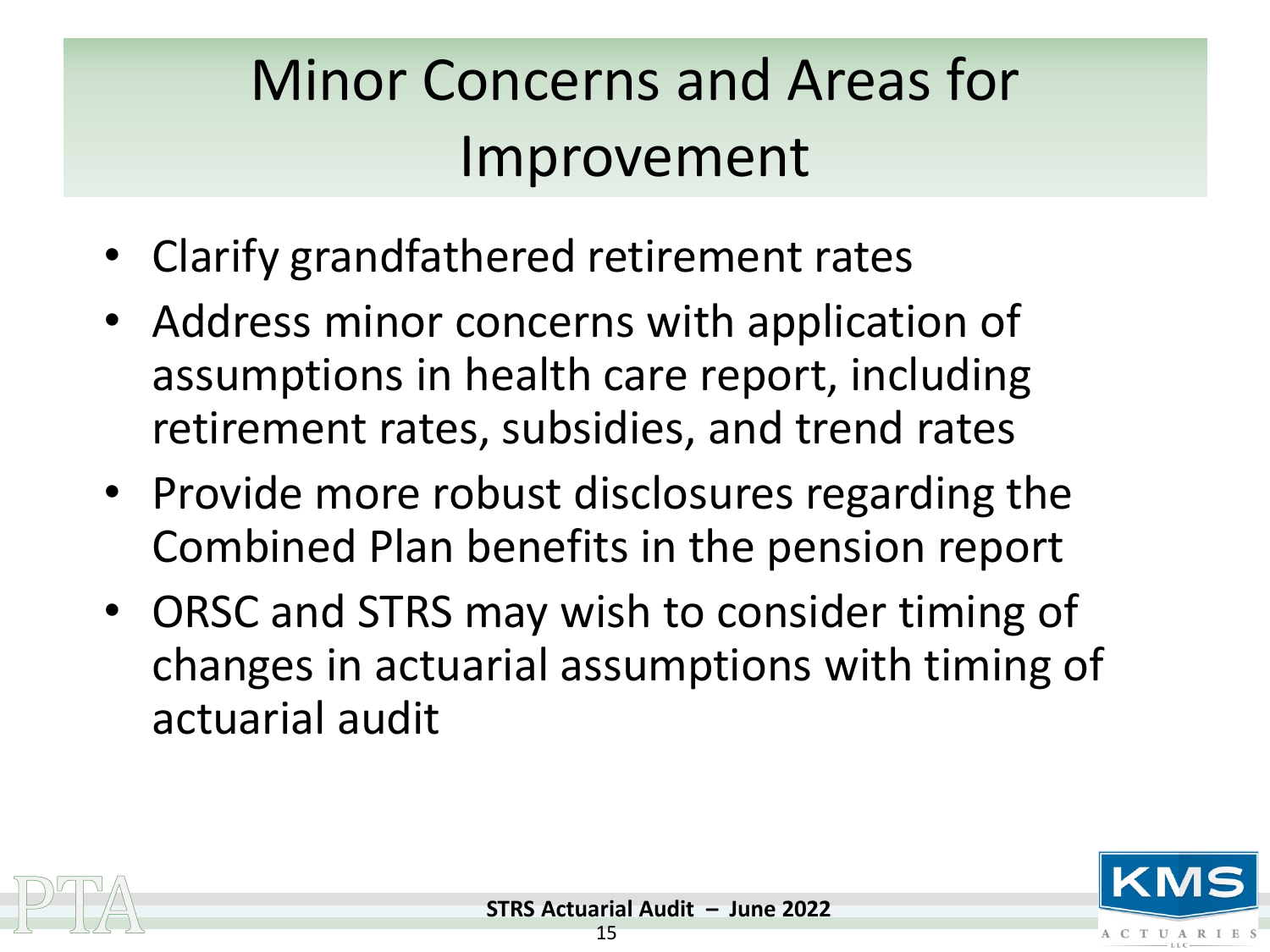#### Actuarial Audit Replication – In a Perfect World

- Auditing actuary receives:
	- From pension system:
		- Plan provisions,
		- Member data, and
		- Asset information
	- From system actuary:
		- Actuarial valuation reports, and
		- Experience study reports
- Auditing actuary is able to:
	- Match calculations of system actuary, and
	- Opine that system actuary's assumptions and methods are reasonable and appropriate





**ACTUARIE**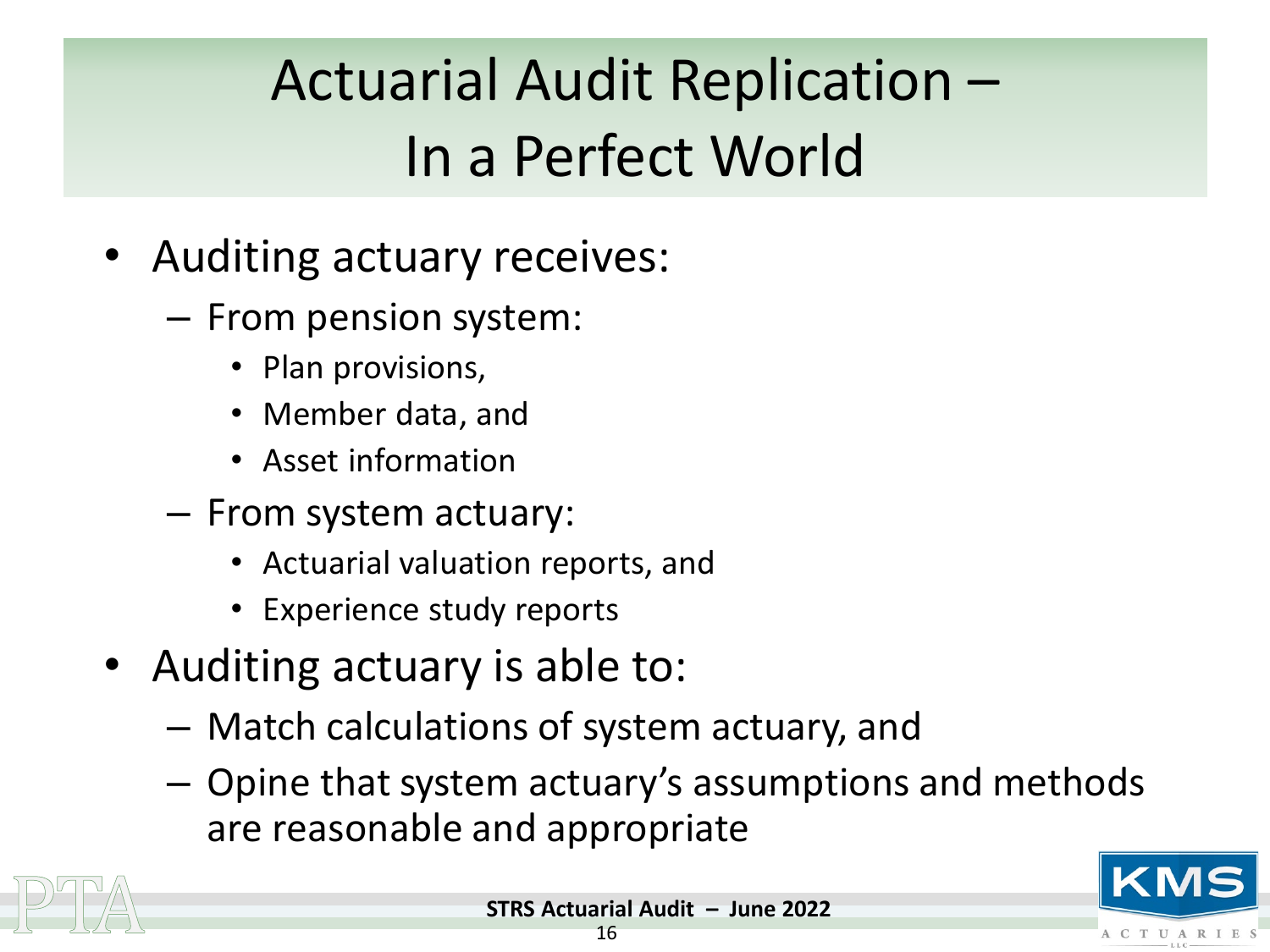#### Actuarial Audit Replication – In the Real World

- Actuarial valuation report is not 100% complete in its description of plan benefits, actuarial assumptions, and actuarial methods
- Actuaries and retirement system have ongoing conversations clarifying ambiguities
- System actuary provides test cases illustrating precise calculations



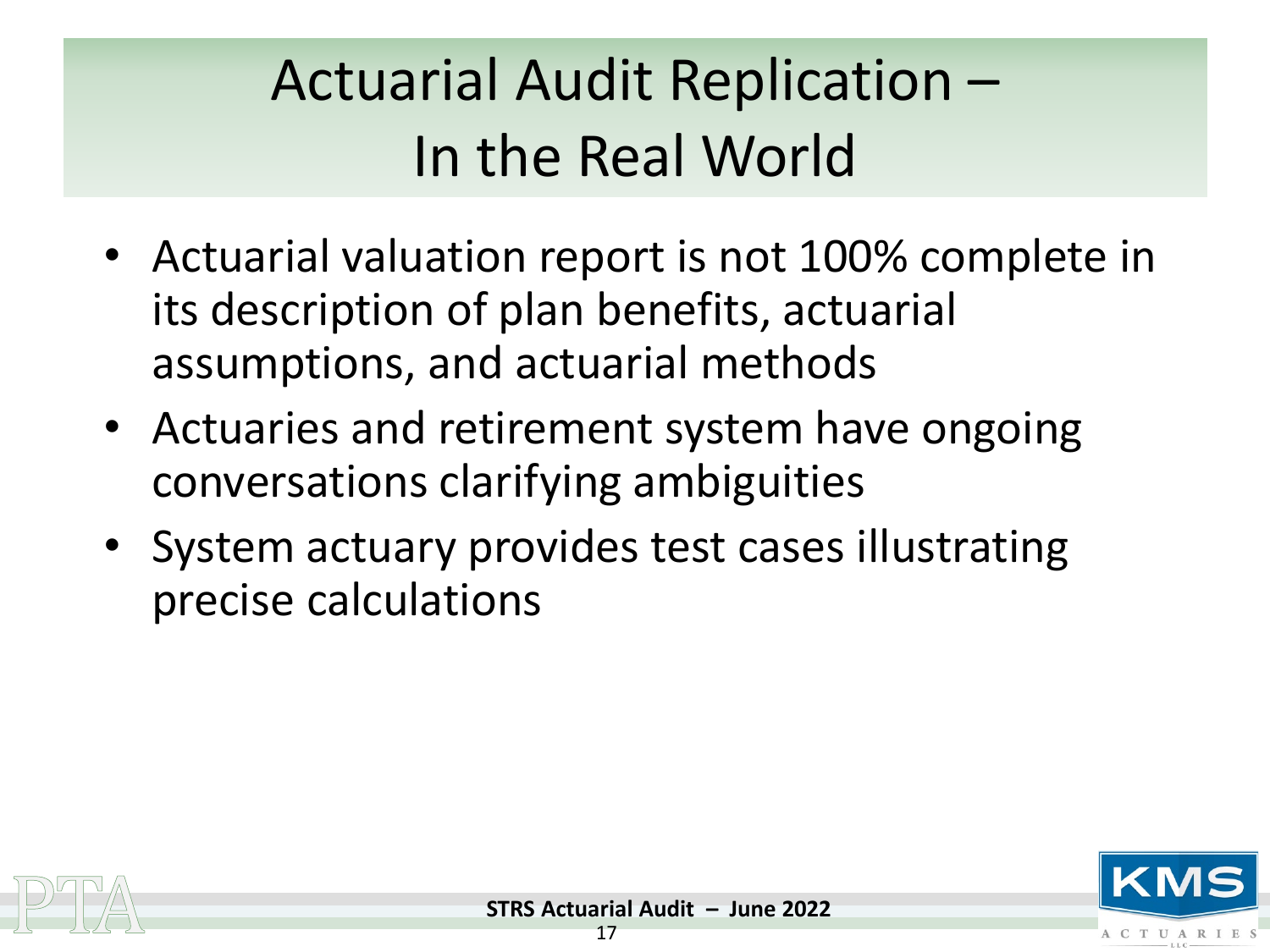#### Actuarial Audit Replication – In STRS World

- Cheiron was helpful and responsive in clarifying plan provisions and assumptions
- Cheiron would not provide detailed calculations
	- PTA/KMS could only try to replicate individual calculations through trial and error
	- After detailed questions and clarifications, we were able to match to totals reasonably
- We recommend that Cheiron provide fully transparent sample calculations
	- And enhance minor reporting issues in the next experience study report and/or actuarial valuation report